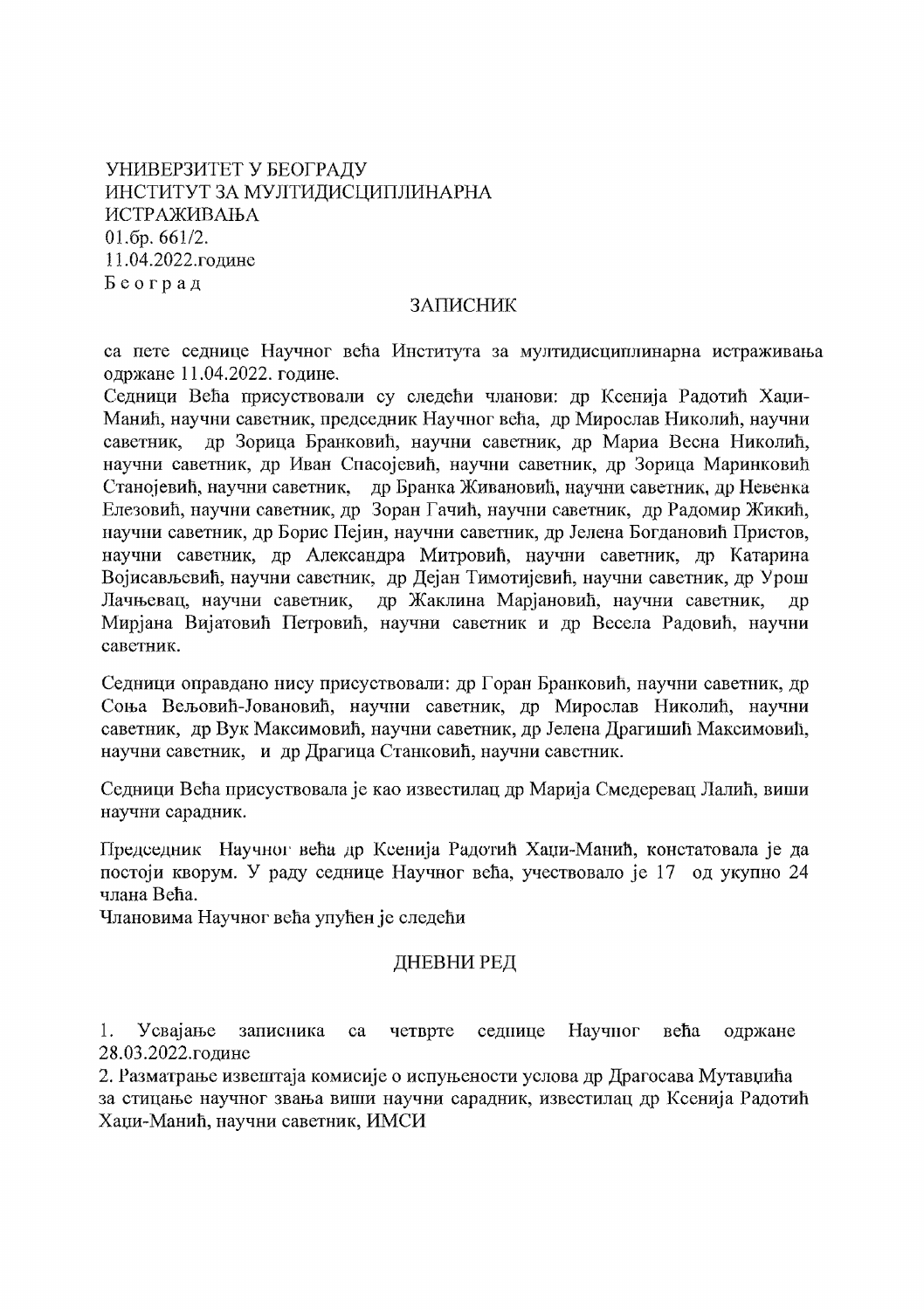3. Разматрање извештаја комисије о испуњености услова др Горчина Цвијановића за реизбор у научно звање научни сарадник, известилац др Марија Смедеревац Лалић, виши научни сарадник, ИМСИ

4. Молба за давање сагласности др Невенки Елезовић, научном саветнику за учешће на конгресу "14<sup>th</sup> International Workshop on Electrodeposited Nanostructures, EDNANO 14 June  $9^{th} - 11^{th}$  2022 – Krakow Poland" који ће се одржати у Кракову (Пољска)

5. Разно

Дневни ред је, једногласно, усвојен,

Тачка 1.

Научно веће је, једногласно, донело следећу ОДЛУКУ

Усваја се записник са четврте седнице Научног већа одржане 28.03.2022. године.

#### Тачка 2.

Др Ксенија Радотић Хаџи-Манић, научни саветник, ИМСИ, поднела је извештај о испуњености услова др Драгосава Мутавџића, за стицање научног звања виши научни сарадник.

У изјашњавању о предлогу одлуке учествовали су сви присутни чланови Научног већа.

Након изјашњавања чланова Већа о предлогу одлуке, др Ксенија Радотић Хаџи-Манић, председник Већа је прогласила да је Научно веће, једногласно, донело следећу

## ОДЛУКУ

1. Утврђује се предлог за стицање научног звања виши научни сарадник др Драгосава Мутавцића.

2. Ову одлуку са документацијом доставити Матичном научном одбору за биолигију и Комисији за стицање научних звања које образује Министарства просвете, науке и технолошког развоја Републике Србије.

## Тачка 3.

Др Марија Смедеревац Лалић, виши научни сарадник, ИМСИ, поднела је извештај о испуњености услова др Горчина Цвијановића, за реизбор у научно звање научни сарадник.

У изјашњавању о предлогу одлуке учествовали су сви присутни чланови Научног већа.